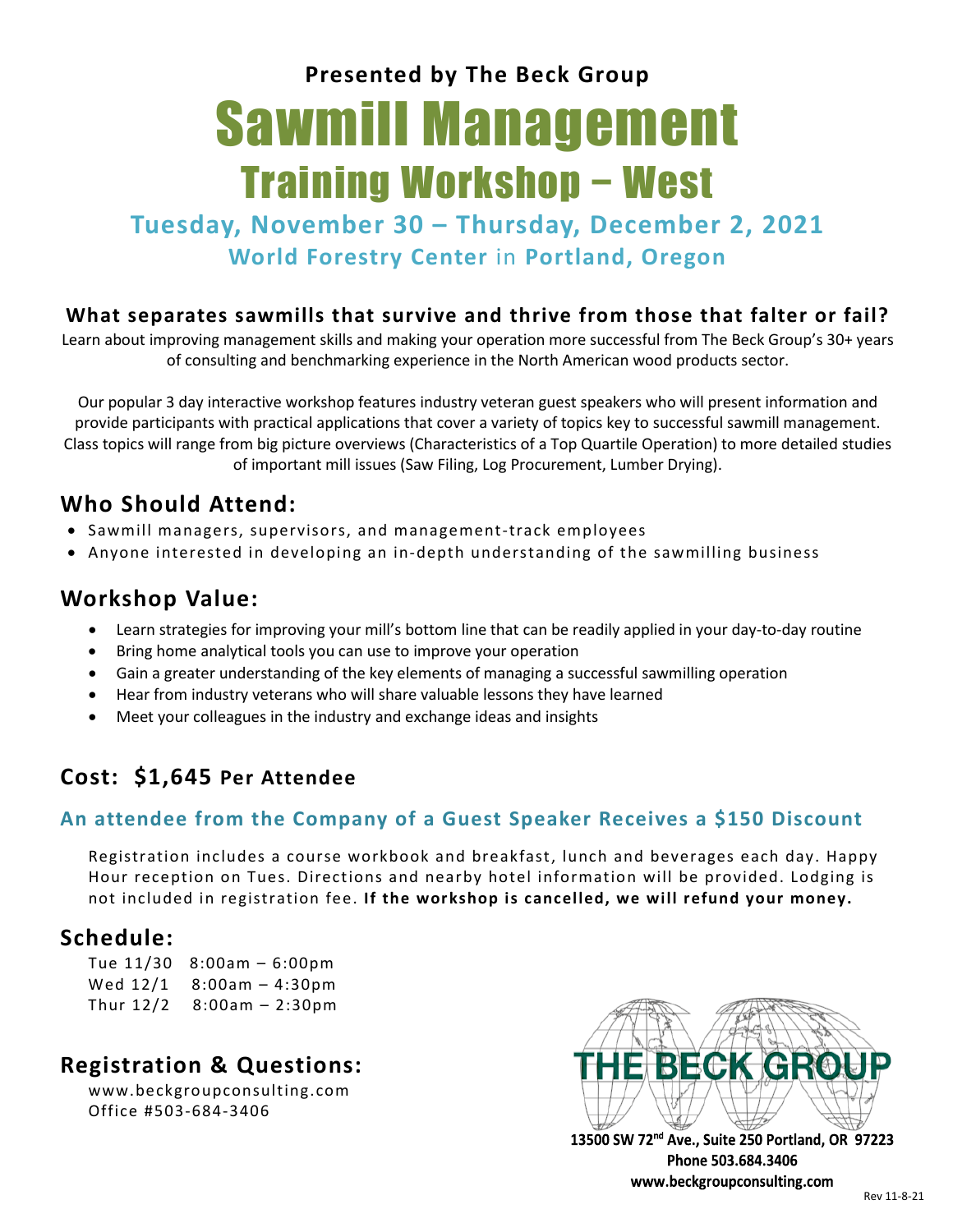# **Beck Group Staff and Guest Speakers\***

| <b>Roy Anderson</b>   | Vice President, The Beck Group            |
|-----------------------|-------------------------------------------|
| <b>Bryan Beck</b>     | President, The Beck Group                 |
| <b>Steve Courtney</b> | Senior Consultant, The Beck Group         |
| <b>Tom Temple</b>     | Recently Retired, Potlach Deltic          |
| <b>Shauna Dunn</b>    | Corporate Safety Manager, Weyerhaeuser    |
| <b>Annie Bacon</b>    | Safety Manager, Weyerhaeuser              |
| <b>Sam Pope</b>       | Western Sales Manager, USNR               |
| <b>Scott Elston</b>   | VP Business Development, Forest City      |
| <b>Tim Atkinson</b>   | VP Sales & Marketing, Stimson Lumber      |
| <b>Erica Spiritos</b> | Preconstruction Manager, TimberLab        |
| <b>John Holte</b>     | <b>Roseburg Forest Products</b>           |
| Dave Salmon           | VP of Human Resources, Hampton Lumber     |
| <b>Terry Brown</b>    | Principal, Lumber Quality Institute       |
| <b>Peter Stroble</b>  | President, Ring Family Investment Company |
| <b>Hal Harpold</b>    | Principal, HCubed Consulting              |
| <b>Julien Leger</b>   | <b>Account Manager, PMP Solutions</b>     |
| <b>Blane Belveal</b>  | West Coast Industrial                     |

# Workshop Topics\*

| <b>Characteristics of Top</b><br><b>Quartile Operations</b>  | What separates top performers from the rest of the pack? We will explore the keys to<br>success observed over 30 years of consulting and benchmarking in the sawmill industry.                                                                                                                           |  |
|--------------------------------------------------------------|----------------------------------------------------------------------------------------------------------------------------------------------------------------------------------------------------------------------------------------------------------------------------------------------------------|--|
| <b>Overview of the N. American</b><br><b>Lumber Industry</b> | A big-picture overview of the major lumber producing regions, industry and regional<br>trends, and key markets in the U.S. and Canada.                                                                                                                                                                   |  |
| <b>Leadership in the Sawmill</b>                             | Leadership traits and principles and how they can be applied at sawmill operations.                                                                                                                                                                                                                      |  |
| <b>Profitability "Levers"</b>                                | There are many variables that impact profitability at a sawmill. What impact will<br>changes in log cost, lumber recovery, productivity, grade yield, or other variables have<br>on the bottom line? We'll explore this subject and help you identify the changes that<br>provide the greatest leverage. |  |
| <b>Lumber Market Outlook</b>                                 | What is in store for lumber markets over the next few years?                                                                                                                                                                                                                                             |  |
| <b>Lumber Recovery</b>                                       | An examination of the ways lumber recovery is measured, what variables can influence<br>recovery, and what impact changes in recovery can have on the bottom line.                                                                                                                                       |  |
| <b>Sawmill Safety</b>                                        | Developing a culture of excellence in safety for sawmill operations.                                                                                                                                                                                                                                     |  |
| Log Procurement and Log<br><b>Valuation</b>                  | The key things mill managers need to know about log procurement, and how to identify<br>the logs that are the best "fit" for your operation.                                                                                                                                                             |  |
| <b>Sawmill Safety</b>                                        | Developing a culture of safety for sawmill operations.                                                                                                                                                                                                                                                   |  |
| <b>Lumber Drying</b>                                         | Best practices for lumber drying can help you improve drying productivity while<br>avoiding problems such as loss of grade and inconsistent moisture content.                                                                                                                                            |  |
| <b>Wood Chip Quality and By-</b><br>product Considerations   | A look at key factors affecting wood chip quality and an overview of sawmill by-<br>products markets.                                                                                                                                                                                                    |  |
| <b>CLT and Mass Timber</b><br><b>Construction</b>            | A discussion of this emerging building technology and the opportunities it creates for<br>lumber producers.                                                                                                                                                                                              |  |
| <b>Human Resources in Lumber</b><br><b>Manufacturing</b>     | Keys to attracting and developing the sawmill workforce.                                                                                                                                                                                                                                                 |  |
| <b>Understanding Your Business</b><br><b>Model</b>           | What is your operation's approach to markets, manufacturing, and raw material<br>supply?                                                                                                                                                                                                                 |  |